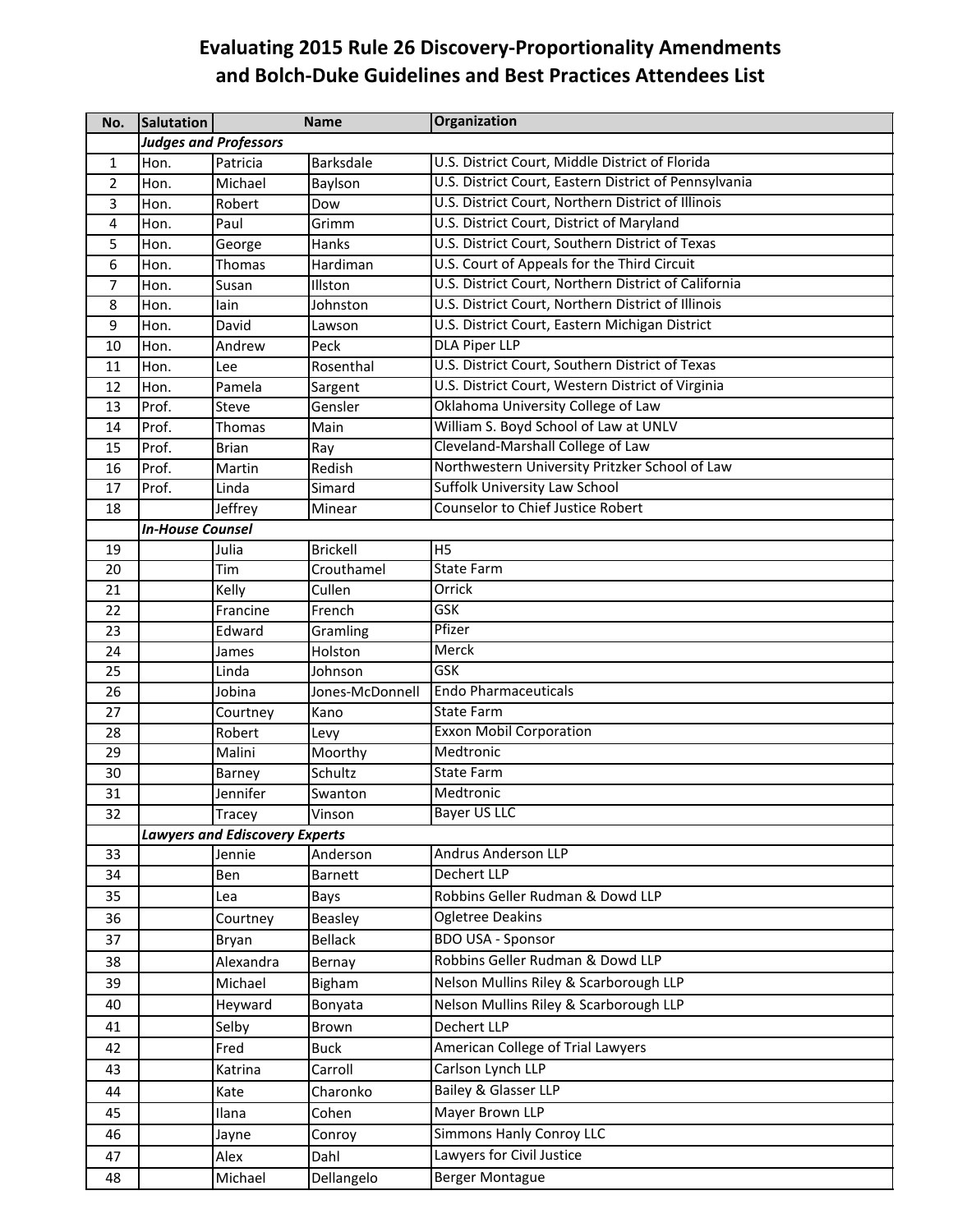## **Evaluating 2015 Rule 26 Discovery‐Proportionality Amendments and Bolch‐Duke Guidelines and Best Practices Attendees List**

| No. | <b>Salutation</b> | <b>Name</b>     |               | <b>Organization</b>                                                  |
|-----|-------------------|-----------------|---------------|----------------------------------------------------------------------|
| 49  |                   | Dan             | Diffley       | Alston & Bird LLP                                                    |
| 50  |                   | Derek           | Duarte        | <b>BlackStone Discovery</b>                                          |
| 51  |                   | Christine       | Dupriest      | Womble Bond Dickinson LLP                                            |
| 52  |                   | Tara            | Emory         | Driven Inc.                                                          |
| 53  |                   | Sean            | Fahey         | Pepper Hamilton                                                      |
| 54  |                   | Doug            | Forrest       | <b>ILS</b>                                                           |
| 55  |                   | Gail            | Foster        | <b>Baker Botts LLP</b>                                               |
| 56  |                   | Joshua          | Friedman      | Friedman & Houlding LLP                                              |
| 57  |                   | Natalie         | Garcia        | Everlaw - Sponsor                                                    |
| 58  |                   | Joseph          | Guglielmo     | Scott+Scott Attorneys At Law LLP                                     |
| 59  |                   | Alex            | Hafez         | Everlaw - Sponsor                                                    |
| 60  |                   | Steve           | Henrick       | Gibson, Dunn & Crutcher LLP                                          |
| 61  |                   | Peter           | Herzog        | Wheeler Trigg O'Donnell LLP                                          |
| 62  |                   | Jennifer        | Hoekstra      | Aylstock Witkin Kreis & Overholtz PLLC                               |
| 63  |                   | Kristen         | Johnson       | Hagens Berman Sobol Shapiro LLP                                      |
| 64  |                   | Jennifer        | Joost         | Kessler Topaz Meltzer & Check LLP                                    |
| 65  |                   | Kimberly        | Justice       | Freed Kanner London & Millen LLC                                     |
| 66  |                   | Elana           | Katcher       | Kaplan Fox & Kilsheimer LLP                                          |
| 67  |                   | <b>Brittany</b> | Kauffman      | <b>IAALS</b>                                                         |
|     |                   |                 |               | Vice Chair-Nominee of the ABA Section of Litigation; Schoeman Updike |
| 68  |                   | Beth            | Kaufman       | Kaufman & Gerber LLP                                                 |
| 69  |                   | Henry           | Kelston       | Milberg Tadler Phillips Grossman LLP                                 |
| 70  |                   | Jeannine        | Kenney        | <b>Hausfeld LLP</b>                                                  |
| 71  |                   | Erica           | Lai           | Cohen & Gresser LLP                                                  |
| 72  |                   | Sarah           | LaFreniere    | Hausfeld LLP                                                         |
| 73  |                   | Amanda          | Lawrence      | Scott+Scott Attorneys at Law LLP                                     |
| 74  |                   | David           | Levi          | Bolch Judicial Institute   Duke Law                                  |
| 75  |                   | Michelle        | Looby         | <b>Gustafson Gluek PLLC</b>                                          |
| 76  |                   | Jessica         | MacAuley      | Hagens Berman Sobol Shapiro LLP                                      |
| 77  |                   | John            | Martin        | Nelson Mullins Riley & Scarborough LLP                               |
| 78  |                   | Stacey          | Martinez      | Norton Rose Fulbright US LLP                                         |
| 79  |                   | Tom             | Mastroianni   | Fox Rothschild LLP                                                   |
| 80  |                   | Jessica         | Meeder        | Murphy Falcon Murphy                                                 |
| 81  |                   | Trent           | Miracle       | Simmons Hanly Conroy LLC                                             |
| 82  |                   | Patrick         | Oot           | Shook Hardy & Bacon LLP                                              |
| 83  |                   | Rachel          | Passaretti-Wu | Dechert LLP                                                          |
| 84  |                   | Justin          | Patrick       | Gibbs & Bruns LLP                                                    |
| 85  |                   | Adam            | Pessin        | Fine Kaplan and Black                                                |
| 86  |                   | James           | Pizzirusso    | Hausfeld                                                             |
| 87  |                   | Jeffrey         | Pollack       | Duane Morris LLP                                                     |
| 88  |                   | Laurence        | Pulgram       | Past-Chair, ABA Section of Litigation; Fenwick & West LLP            |
| 89  |                   | John            | Rabiej        | Bolch Judicial Institute   Duke Law                                  |
| 90  |                   | Jonathan        | Redgrave      | Redgrave LLP                                                         |
| 91  |                   | Kathryn         | Reilly        | Wheeler Trigg O'Donnell LLP                                          |
| 92  |                   | Kristofer       | Riddle        | <b>Clifford Law Offices</b>                                          |
| 93  |                   | Alex            | Roberts       | <b>Beck Redden LLP</b>                                               |
| 94  |                   | John            | Rosenthal     | Winston & Strawn LLP                                                 |
| 95  |                   | Hilary          | Scherrer      | Hausfeld LLP                                                         |
| 96  |                   | Jennifer        | Scullion      | Seeger Weiss LLP                                                     |